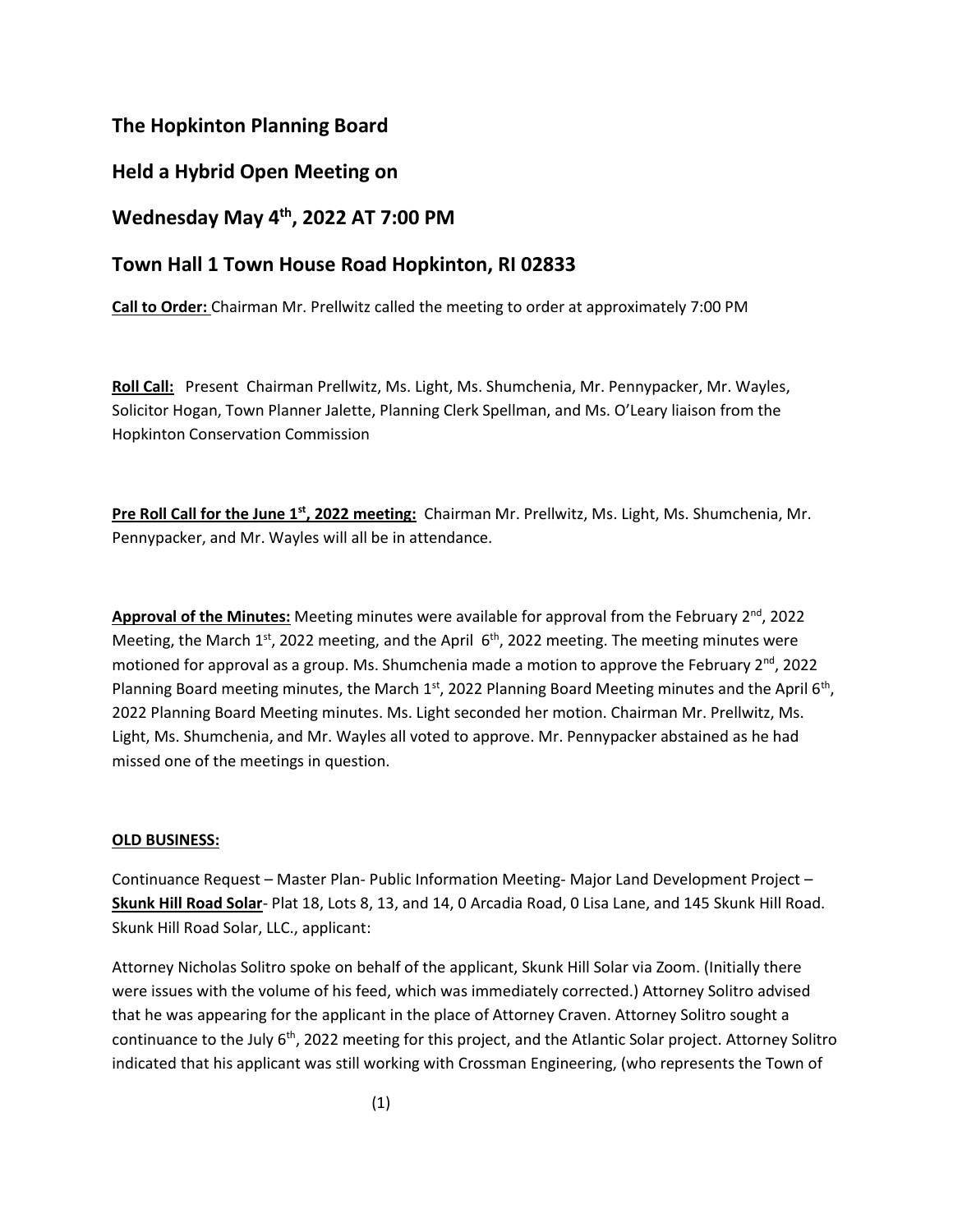Hopkinton, RI) to address and remediate concerns discussed at previous meetings. Attorney Solitro sought for both to present in "conjunction" after a "consult". Attorney Solitro sought an extension to the July 6<sup>th</sup>, 2022 meeting. In discussion with Town Planner Talia Jalette, he further indicated and he believed, that he had to formally agree to an extension to July 13<sup>th</sup>, 2022 for the Planning Board to report out its decision. This was affirmed by Planner Jalette as the past practice of the Planning Department and the Planning Board with previous applicants. Attorney Solitro indicated that that was acceptable to his client the applicant.

Ms. Shumchenia expressed concerns that the Planning Board had not taken a Pre Roll call for the July 6 th, 2022 meeting. Ms. Shumchenia had concerns as to a quorum existing, and time to review all documents as it was close to the July 4<sup>th</sup> holiday, and vacation season. She advised the Chair she would be unable to attend the July  $6<sup>th</sup>$  meeting and wanted to defer to a July 13<sup>th</sup>, 2022 date for a meeting to review.

Attorney S. Paul Ryan spoke for the abutters who wish to speak on this matter. He advised that they were available on July  $6<sup>th</sup>$ , 2022 and not available on July 13<sup>th</sup> to give their collective input on this matter.

Chairman Mr. Prellwitz advised he wanted to ensure all parties had opportunity to give their full input in on this application. Solicitor Hogan advised the Planning Board that as to matters of quorum, to ensure that those seeking to decide this matter, were in attendance at all meetings regarding the application to be decided. Attorney Solitro advised in consultation with his team that they were available for either the July  $6<sup>th</sup>$  or the July  $13<sup>th</sup>$  meeting. Town Solicitor Hogan indicated that it may be best to move this applications review to the August  $3<sup>rd</sup>$  meeting and enquired as to how full the projected agenda for that meeting was to Town Planner Jalette. Planner Jalette advised that the meeting was amenable to hearing that project at that date.

With August  $3^{rd}$ , 2022 meeting as a date to present this application, the date of August 10<sup>th</sup>, 2022 was given as a decision date. Attorney Solitro indicated that both dates were acceptable to the applicant. Ms. Light indicated to Attorney Ryan that the Planning Board encourages Email and letter communication from all to assist in weighing all concerns before making a decision. She further indicated even in a "bullet point format" indicate their concerns so the Planning Board so that they could have it and include that input in their review process. Attorney Ryan indicated he would speak with his clients as to their receptiveness for alternative forms of testimony. Attorney Ryan remarked as the process appears to be at the near one year mark for this application, he wanted to ensure he had the ability to review the studies available prior to the meeting in question. Planner Jalette indicated it would be the practice of the Hopkinton Planning Department to conduct Hybrid Meetings to ensure all could participate utilizing the technology available to do so.

Ms. Light asked in reference to the 30 day window for submission of the reports, plans and collective information in advance of a meeting to ensure adequate review, she enquired would the applicant be held to a July or an August meeting deadline. Planner Jalette deferred to the applicant as to which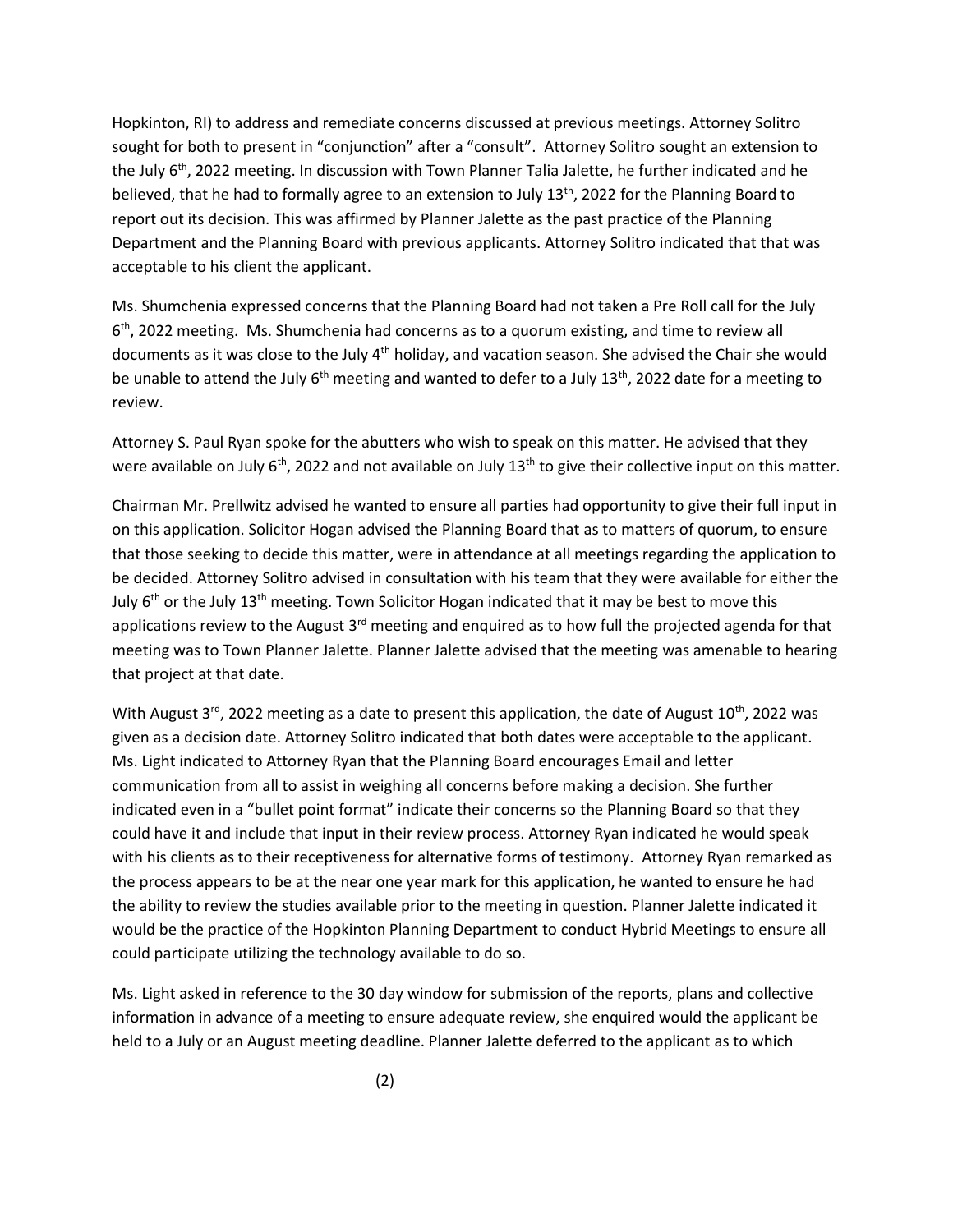window was better for them to submit their information. Attorney Solitro indicated that the "inside baseball" of his office was that Attorney Craven had been putting pressure on their engineering team to meet the needs of Crossman Engineering reference this application. Attorney Solitro advised that his team would use the 30 day window prior to the August meeting and ensure information needed for review was available in July. Ms. Shumchenia then made a motion to continue the review of the Skunk Hill project to the August 3<sup>rd</sup>, 2022 meeting, and to extend the decision date to August 10<sup>th</sup>, 2022. Her motion was seconded by Ms. Light. Chairman Prellwitz, Ms. Light, Ms. Shumchenia, Mr. Pennypacker, and Mr. Wayles all voted in support with none opposed and none abstaining.

Continuance Request- Master Plan- Public Informational Meeting- Major Land Development Project-**Atlantic Solar**- Plat 7, Lot 31, Plat 10, Lot 87, Plat 11, Lot 35, 0 Main Street. Atlantic Solar LLC., applicant.

Attorney Solitro indicated that this application he would seek to move to the August  $3<sup>rd</sup>$ , 2022 meeting for the identical reasons of the previous application. He indicated they would waive the decision until August  $10<sup>th</sup>$ , 2022 and would ensure the respective informational packet would be forwarded to all interested parties ahead of the meeting by 30 days. Attorney Ryan upon hearing this said this would be acceptable to his clients as well. Discussion was made of appropriate dates for submittal of the applicant's packet for review. Due to the  $4<sup>th</sup>$  of July holiday the decision was made to have it available on June 27<sup>th,</sup> 2022, a Monday. Ms. Shumchenia then made a motion to extend the hearing date to August 3<sup>rd</sup>, 2022 with a decision date of August 10<sup>th</sup>, 2022. Her motion was seconded by Ms. Light. Chairman Mr. Prellwitz, Ms. Light, Ms. Shumchenia, Mr. Wayles and Mr. Pennypacker all voted to approve with none in opposition and none abstaining.

Objector request- Master Plan- Public Information Meeting- Major Land Development Project- **Atlantic Solar** – Plat 7 Lot 31, Plat 10, Lot 87, Plat 11, Lot 35, 0 main Street . Atlantic Solar, LLC, applicant.

A motion was made by Ms. Shumchenia to extend the objectors request to present at the Public Information Meeting until August 3<sup>rd</sup>, 2022. Ms. Light seconded her motion, with Chairman Prellwitz, Ms. Light, Ms. Shumchenia, Mr. Wayles and Mr. Pennypacker all voting to approve the motion. There were no votes in opposition or any abstentions.

#### **NEW BUSINESS:**

Continuance Request- Development Plan review- **Hopkinton Industrial Park General Warehousing**- Plat 13B, 0 Wellstown Road, Hopkinton Industrial Park, LLC., applicant.

The applicant communicated with Planner Jalette via email seeking a continuance to the August 3<sup>rd</sup>, 2022 meeting. Applicant referenced that they were encountering delays in many of the stages of regulatory review at this juncture. They sought to comply with all preconditions of the Town Planning Office, and ensure they had met all matters set forth to complete on the Planners checklist. Ms. Light indicated her concern for a very heavy agenda on the August  $3<sup>rd</sup>$  meeting as was. Planner Jalette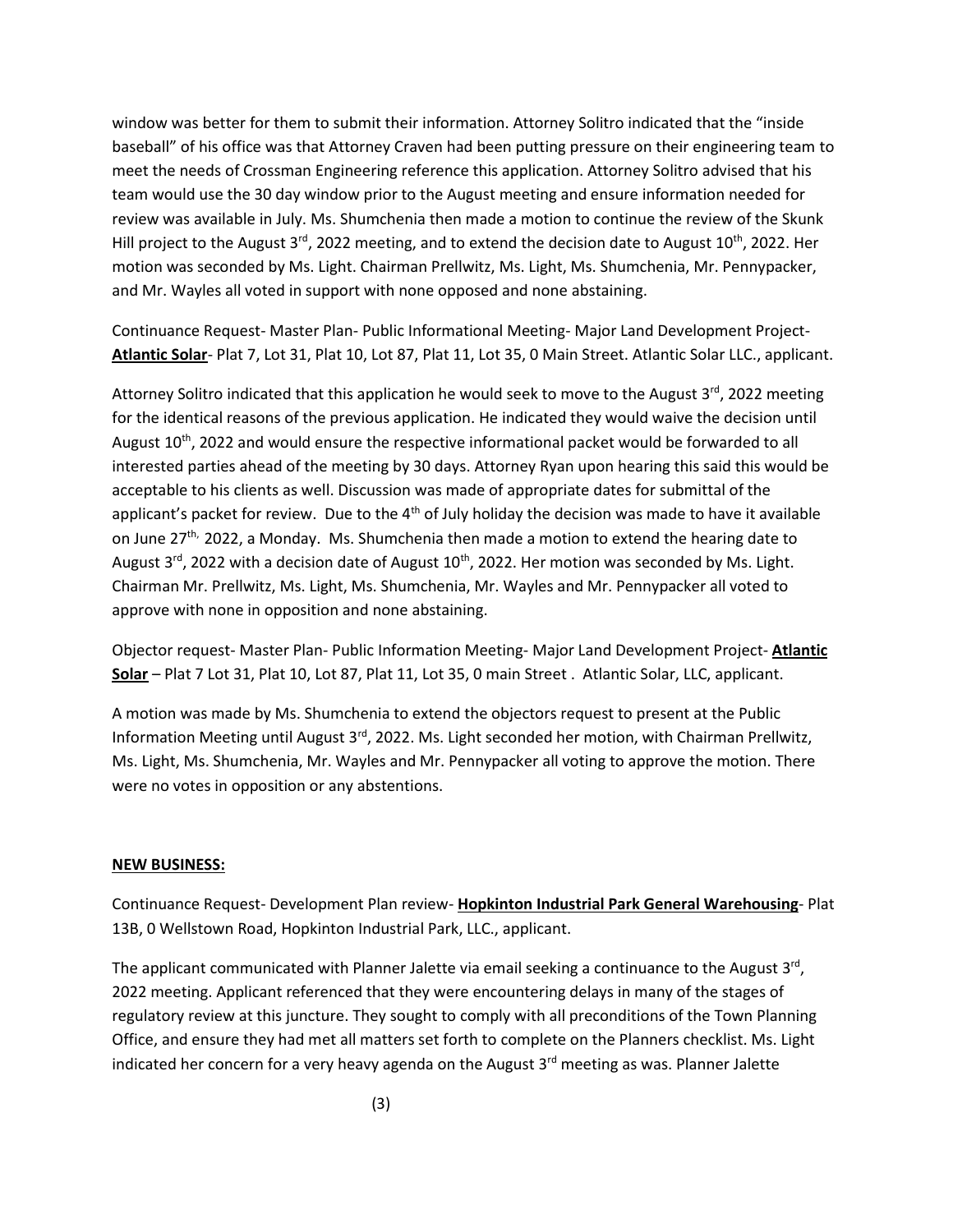indicated she keeps in good contact with all applicants and would reach out should the agenda appear too burdensome. She respectfully reminded the Board that the process with other entities was often slow and this applicant may not have met all items on the checklist and has to seek another continuance. Ms. Shumchenia then made a motion to extend the review to the August  $3^{rd}$ , 2022 meeting. Ms. Light seconded the motion. Chairman Prellwitz, Ms. Shumchenia, Ms. Light, Mr. Wayles and Mr. Pennypacker all voted in favor of the motion with none opposed and no abstentions.

Pre application- Development Plan Review- **Anderson Mixed Use** – Plat 15 Lots 4, 5, and 6A, 916 Main Street. Woodland Ridge, LLC., applicant.

Mr. Jad Anderson business owner of the former Enchanted Forest property and his project engineer Mr. Sam Hemenway appeared before the Planning Board to present in the Pre-application stage. Mr. Hemenway had information to present in a Board meeting and in a hybrid format online. He sought the Board's pleasure in presentation format. An online slide presentation was utilized taking advantage of television monitors in the meeting room. Mr. Hemenway indicated the location in question is the former "Enchanted Forest" site on the east side of Rt. 3. He indicated that there is a significant amount of surfacing on site. He indicated wetlands exist as well, and that the wetlands were utilized as part of the Enchanted Forest theme. Mr. Hemenway indicated that the pavement on site was in poor condition, with a significant amount of vegetation on the parking lot area coming through it. He indicated that there is a solar array on the property and that this portion of the property will not be disturbed. Area they sought to refurbish and develop was the parking field and buildings immediately adjacent to it. He indicated that the small buildings to the South side will be a Saw Mill with a plan for a separate entrance off of RT 3. In other buildings proximal to the previous one, he pointed out that Landscape and Tree Services will be performed in a work shop as it is Mr. Anderson's intention to bring his business into the town of Hopkinton. A building proximal to that one was identified as a storage facility. He discussed that a new improved parking area would be crafted and that it would improve the existing drainage on the facility. The new design would reduce and make more efficient the parking area that exists. He wanted to clarify that the building on the far North of the property would be a Greenhouse. Mr. Hemenway indicted in the phasing portion of this project, the applicant wanted to be transparent and indicate the applicant will approach to put a brewery on the property. Mr. Hemenway indicated that the applicant is anxious to get on this property to house and facilitate as he relocates his business to Hopkinton. The brewery will be a separate application, but he does this now so that there is "no confusion" that this is a long term goal.

On the East side of the property it is the intention of the applicant to bring storm water management and its associated drainage to a "current" status that complies with all existing code. Mr. Hemenway indicated that "channel protection" is included to ensure that this become a reality. He further indicated that the site is being treated as if it's a "wooded site". Reflected in this plan is that the improvements in the parking area will be made nearly immediately. Improvements made are made in relation to the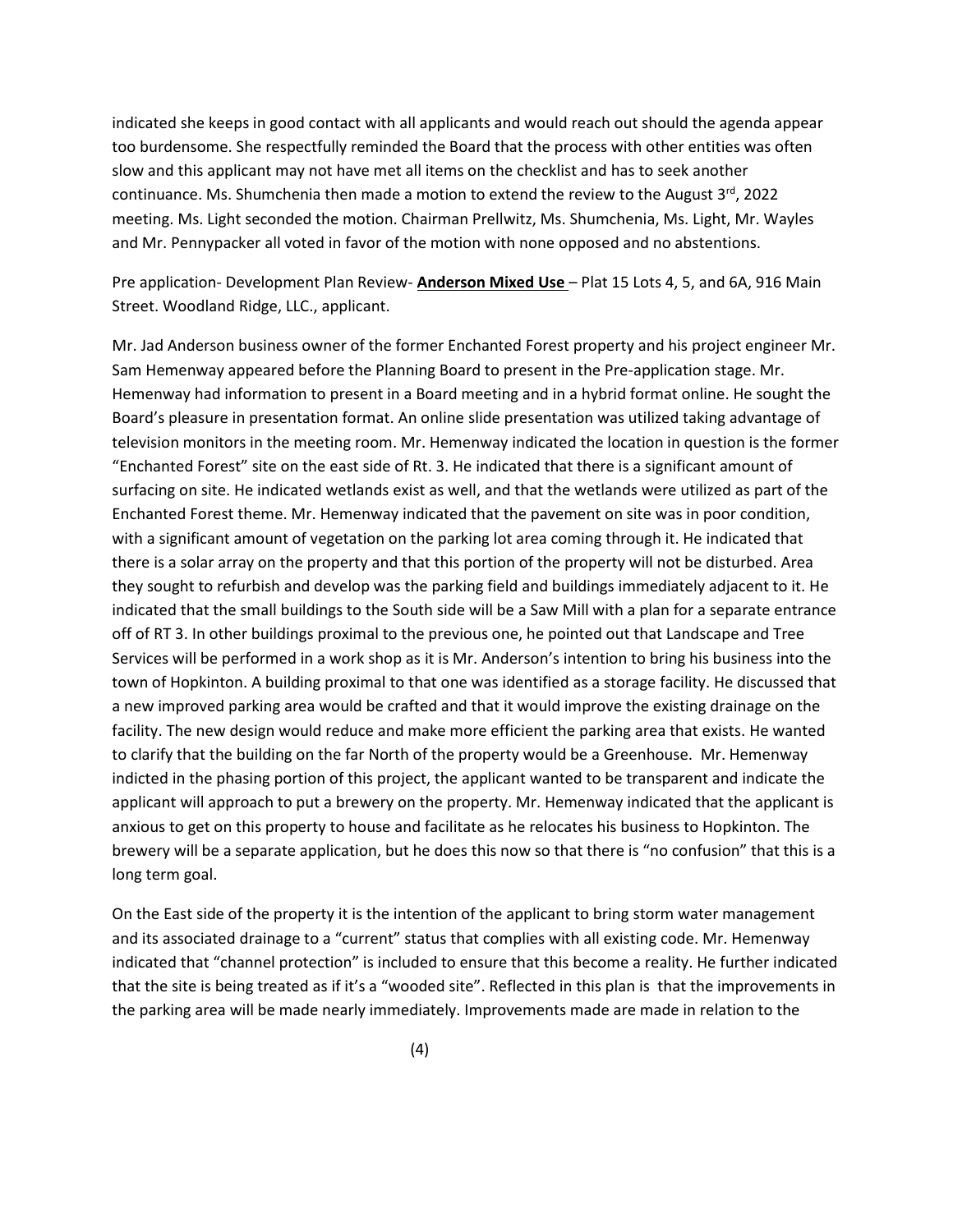zoning requirements in the projects phasing. That the Engineering is relatively far along in this plan relative to the plan's status at presentation to the Planning Board. Soil investigation for erosion control, he indicated, has been done as well. As to the existing septic system on site, Mr. Hemenway indicated that they are working with State Wetlands to ensure that the applicant meet all necessary guidelines and regulations. Lighting, he indicated, will be improved on site as well. That the applicant will continue under the development plan review process, and requests of the Board a recommendation that they seek an aquifer protection permit approval. Mr. Hemenway also indicated the applicant was actively working with both Rhode Island DEM and DOT on the project. Mr. Hemenway further indicated that because the applicant is so far into the pre application process, there is an "opportunity" that the applicant can work with the Planning Board and address input as they seek to develop the final engineering design for the site in question. Mr. Hemenway hoped that in later months that they could "circle back" to the Planning Board with an even more defined overall plan.

Chairman Prellwitz inquired of Town Planner Jalette if she had any additional comments at this time. Planner Jalette indicated that she had none, "at this time." Ms. Light indicated that she was concerned that she was being asked to approve a brewery plan at this point in time. She felt much regulatory mechanizations would need to occur before this proposal could hit that stage of approval. Mr. Hemenway responded that they would need to study the existing well and seek a liquor license to get to that point. That the Engineering firm, and he did not "want to put words in the applicants mouth", have proceeded to develop a proposal for "compound movement'. It was the intention of the applicant at all phases to seek Planning Board input so as to refine should they come back for further review. Mr. Hemenway indicated that after reducing the existing parking field to accommodate the mixed use, he was confident that the parking in place would be sufficient to address that component. Ms. Light sought to clarify that the building being presented as a potential brewery is the last leg of this project. Discussion was also made as to volume of parking existing on the site.

Mr. Pennypacker had a concern as to the use of a building existing on page 8 of the plan. Mr. Hemenway indicated that the building was a containment fuel tank, and would be used to fuel heavy machinery on site. At the conclusion of the construction it is their (the applicant's) intention to remove it. Planner Jalette qualified that she recommended at this point the Planning Board focus on an Aquifer Protection Permit that focuses on the lumber and garden portions of the plan before them, and not the brewery phase of the project. Ms. Light then indicated that she had a question reference the solar field existing on site. Ms. Light wanted to know if the Solar Field was "contained, and or fenced in". Mr. Hemenway indicated that it was. Ms. Shumchenia then asked specific to granting an Aquifer Protection Permit, in order to do due diligence, the Board had to ensure that steps are taken to ensure

Mr. Ronald Reynolds of 11 Garnet Lane Hopkinton, RI spoke and indicated his property abuts the back of the applicants. He indicated he liked the concept of a berm, but inquired as to exactly what was a bio swale berm? Mr. Anderson advised him it was for storm water runoff. Mr. Reynolds asked Mr. Anderson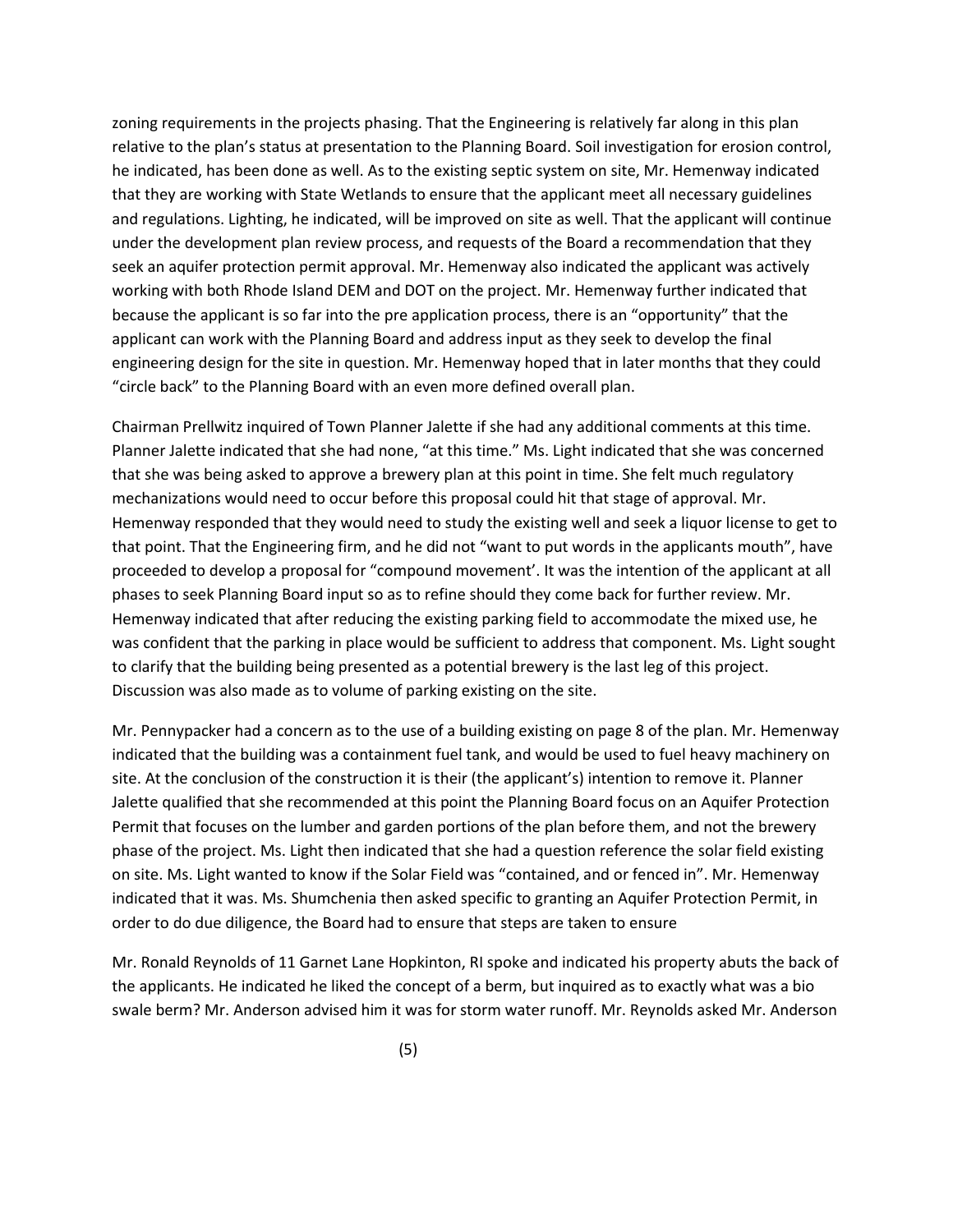as to how big it was in the front portion of the property. Mr. Anderson indicated it was about 6.5 acres up front and then his further comment was inaudible. Mr. Reynolds asked how big it was, and Planner Jalette sought to clarify if that was to the parcel overall. Mr. Reynolds stated he knew it was about 30 acres. Mr. Reynolds stated that the only question he had was if they did get the brewery, and he liked what he was seeing overall, he hoped that they did not keep it open too late. Planner Jalette advised Mr. Reynolds that if they did return for a brewery application he would be advised and could appear for that application as well.

Ms. Candus Reynolds of 11 Garnet Lane Hopkinton, RI then spoke and stated that there was ledge everywhere on the applicant's property. She was concerned that during construction that the applicant would do "demo" on the grounds and potentially damage her well. She indicated that her well was only 110' deep, and was very concerned about fracking causing damage. She asked the applicant directly "is that a possibility we have to worry about?" Mr. Hemenway indicated that there was a potential of blasting to remove ledge or large rocks. That the intent of the applicant was not to be large in scale and indicative of normal construction activity. Ms. Reynolds was concerned that cracks in her foundation could occur, as a result of massive explosions that were used to address massive rocks on the property. Mr. Hemenway stated that unequivocally he could state that no massive explosions were going to occur during their work on site. Chairman Prellwitz than indicated that he has served on the Planning Board for years. That he has heard previous concerns and that they are justified, however and he prefaced that he did not intend to sound "snippy" here, but that the demolition contractors are professionals and do no damage often with much larger projects. Ms. Reynolds stated that she was concerned for her well, which was not that deep. Mr. Pennypacker asked if there was actual intention of doing any blasting on this property by the applicant. Planner Jalette indicated that it was within the Planning Boards purview she believed to make conditions on using alternative means to extract ledge from the property if that option became necessary, perhaps as a means to address concerns of those abutting the property. Ms. Light commented further advising that there were projects in the past where blasting was prohibited as a means of removing rock. Mr. Hemenway said he did not anticipate movement of rocks by anything other than mechanical means; however it was a large piece of property.

Mr. Bruce Remington of 900 Main Street spoke and indicated that he had two primary concerns. His first concern was the water part, that it being a brewery, there was a potential to draw down on the wells. His second concern was as to working hours as the saw mill was proximal to and within 100' of three domiciles. He wanted to know if the applicant would draw back his hours as to the businesses end time to keep the neighborhood quiet. Mr. Anderson advised he expected to work from 7:30 AM to 3:30 PM or about 8 hour days. He indicated the noise level was about 85 decibels. Chairman Prellwitz indicated that at 85 decibels that hearing protection was recommended, but at 92 decibels it was required. Mr. Prellwitz stated that with the field, distance and shielding the noise would not reach that high off site. Mr. Remington was concerned as to noise carrying and asked that specifically. Mr. Pennypacker asked if there were any sound mitigation tactics being considered by the applicant. Mr. Anderson answered that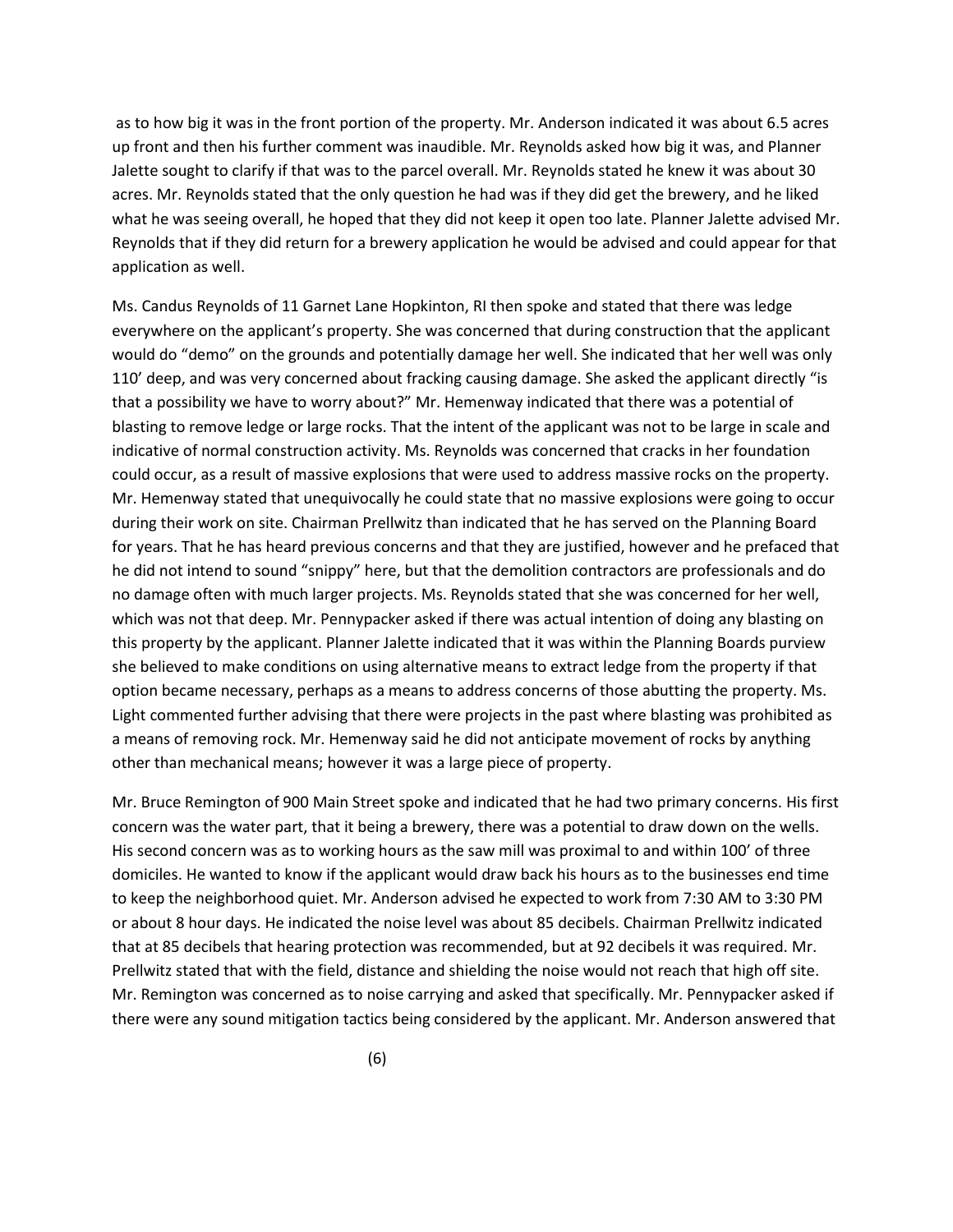he would consider doing so if it became an issue at a later time. Ms. Light discussed the ability to use vegetation to muffle noise and it was obvious the applicant was amenable to working with and addressing the concerns of the abutter's property owners. Ms. Light also advised the abutters that the Planning Board is very receptive to feedback and addressing the public's concerns. Chairman Prellwitz who has an extensive career experience in construction indicated that the normal forest activity day to day will generate 55 decibels of noise. He referenced leaves rustling and "critters doing critter things".

Ms. Light complimented the applicant for being amenable to the concerns of the abutting property owners. Ms. Marnie MacNamara spoke (she did not give an address) she asked the applicant if he was going to cut all the trees down or would he leave some of them up. She indicated she was opposed to total deforestation. Mr. Anderson indicated that recent gypsy moth activity had been tough on trees present on the property. He indicated those would be coming down. Some would be utilized for his business, but there were many ornamental trees located on property he was committed to conserving.

Ms. Light enquired if Mr. Anderson had any ten year plans for what was present on other parts of the property. Mr. Anderson did indicate that he did not. A query was made of Zoom listeners to see if they wanted to comment at this point at the meeting. No one chose to do so. Deb Z. O'Leary the liaison to the Planning Board from the Conservation Commission spoke, and gave her input. She indicated first that any digging into the property appeared to be done for the purposes of drainage. She noted that trenches exist on the property, and that they were narrow and not wide. This she believed would preclude the need for blasting. She also was concerned with water use should the brewery com e to be. She indicated technology exists where recycled water is utilized and hopes this applicant will pursue that option. Planner Jalette indicated that the Board could indicate how they chose to move forward and under what level of Planning Board review. She also indicated after that was addressed they could make an advisory to the Zoning Board as to an aquifer protection permit. She reminded the Board they are not approving the application at this time. All would have to move after appropriate Board motion and vote.

Ms. Shumchenia made a motion to address this application under development plan review. Her motion was seconded by Ms. Light. Chairman Prellwitz, Ms. Light, Ms. Shumchenia, Mr. Wayles and Mr. Pennypacker all voted to approve the motion with none opposed nor abstaining. Planner Jalette then indicated a date to continue review was appropriate. She further stated that the applicant may want to review the size of the agenda and the coming meetings to govern themselves accordingly. Mr. Hemenway indicated that he would need to acquire multiple permits from RIDOT and RIDEM to get an approval. He did not think it was inappropriate to give them at least 3 months to acquire these permits he mentioned. Discussion was made amongst the Board with the input of Solicitor Hogan as to when and in what stage to next appear before the Board. Concern was made for the August meeting which would be an agenda with two large solar projects on it. Mr. Hemenway indicated he could appear at the July meeting and seek to gain approval as they sought the appropriate permitting from State entities. Ms. Shumchenia made a motion to extend the application to the July 6<sup>th</sup> meeting which was seconded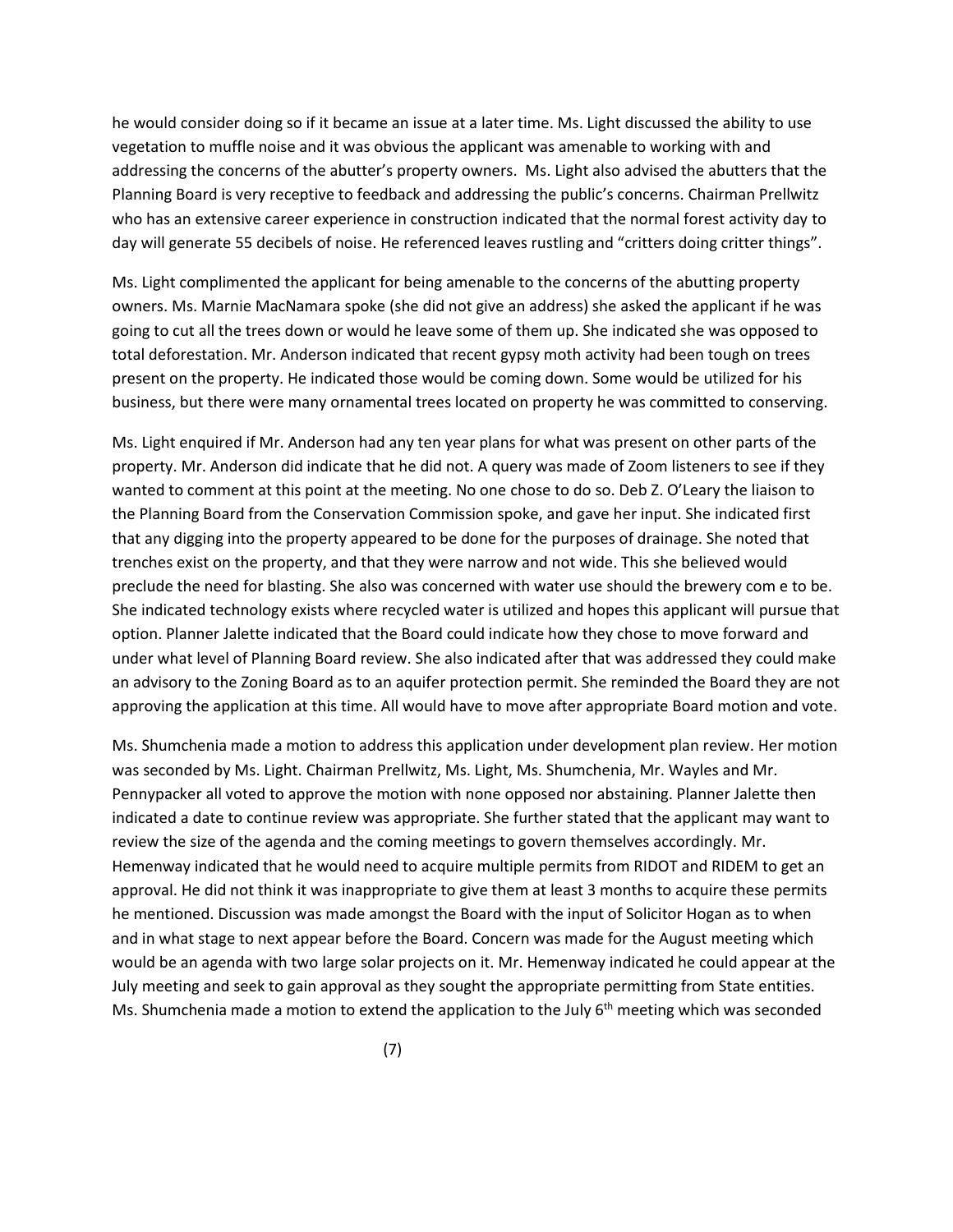by Ms. Light. Chairman Prellwitz, Ms. Light, Ms. Shumchenia, Mr. Wayles and Mr. Pennypacker all voted in favor with none opposed and no abstentions. Ms. Shumchenia then motioned to indicate that the Board is not approving the first stage of the Development Plan Review, but they have heard competent testimony and evidence that the proposal will not pollute the groundwater on site, and the Planning Board is making an advisory recommendation to the Zoning Board that an Aquifer Protection Permit be issued for this proposal. That review showed that lumber, garden and saw mill use is all within accepted use and code. Ms. Light seconded the motion. Chairman Prellwitz, Ms. Light, Ms. Shumchenia, Mr. Wayles and Mr. Pennypacker all voted to approve the motion, with none opposed nor abstaining.

Division of Responsibilities Discussion: Discussion was made among Board members as to areas of technical expertise each brings to the table. Examples were made from previous meetings where this came into play and was helpful in guiding the Board. Ms. Shumchenia in particular described this as a safety net for the Board and its members. Chairman Prellwitz indicated that between the current Board and how it was configured, and staff a very strong team exists for the Planning Board. He encouraged the Board to focus on strong points, and "watch each other's back a bit". Planner Jalette asked if Ms. Light sought to formalize or "codify" this type of process, enquiring as to what she was seeking. Ms. Light indicated she was not seeking to codify the process. Solicitor Hogan interjected and recommended communication through the Planner or Chair as best practices. This being done to avoid and real or perceived violation of open meetings regulations in Rhode Island. Chairman Prellwitz summarized that the Board appeared to be in consensus on the topic and would take time to ascertain who had strengths in what areas. He believed the Board was headed down the right path. Ms. Light indicated that she was pleased the Board addressed the topic in question.

**SOLICITORS REPORT:** Solicitor Hogan indicated that the Stoneridge appeal is on the May 19<sup>th</sup> Zoning Board meeting agenda, with arguments concluded; and she is expecting a decision to be rendered.

**PLANNERS REPORT**: Planner Jalette indicated to the Planning Board that she reviewed the final plan for a five lot subdivision plan for Kenyon Southeast Farms, and it was certified complete.

**REPORTS AND CORRESPONDANCE:** Mr. Spellman indicated to the Chair that there was nothing to report.

**PUBLIC COMMENT**: Mr. Joseph Moreau of Old Depot Road spoke and indicated he wanted to welcome